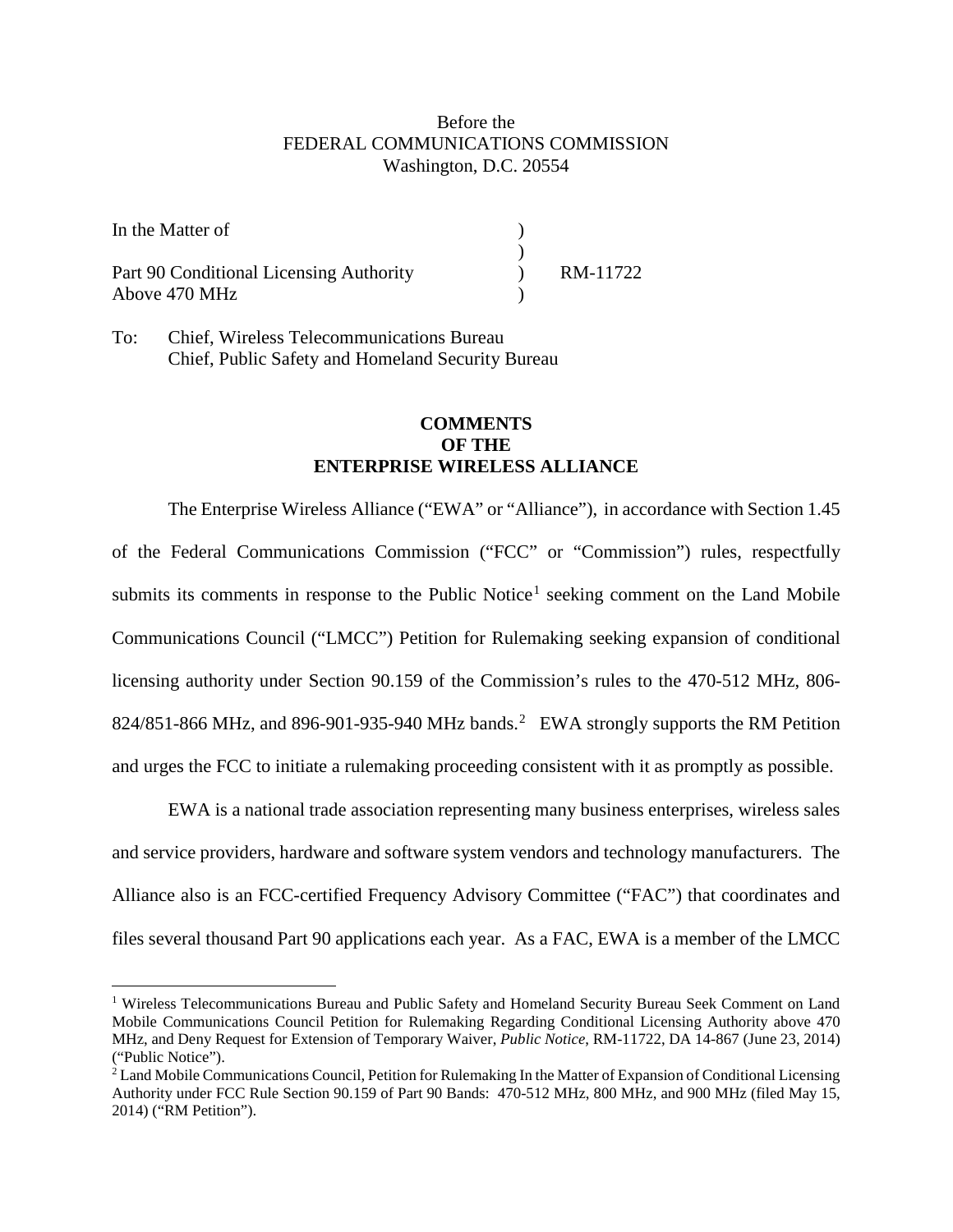and endorses its proposal to extend this more flexible licensing procedure to the Part 90 bands identified.

The RM Petition explained that the rationale for limiting conditional licensing authority to the Part 90 bands below 470 MHz no longer is applicable. In fact, the current rules governing frequency assignments in the 150-174 MHz and 450-470 MHz bands require a more challenging technical analysis than the co-channel mileage separations generally applicable to applications in the bands where conditional licensing is not authorized. LMCC also noted that experience with the extension of this authority to the higher bands pursuant to the waiver granted in 2013 and subsequently extended through June  $30$  $30$ ,  $2014<sup>3</sup>$  has confirmed that allowing conditional licensing for applications above 470 MHz will not create licensing issues or increase the likelihood of cochannel conflicts in those bands.

Extending conditional licensing authority to entities with qualified applications in the 470- 512 MHz, 806-824/851-866 MHz, and 896-901-935-940 MHz bands will enable this spectrum to be placed into operation more quickly, which serves the public interest. It is supported by the FACs that comprise the membership of the LMCC, organizations that are well-qualified to assess whether this licensing option can be implemented in these bands without presenting difficulties.

 $\overline{a}$ 

<span id="page-1-0"></span><sup>3</sup> *See* Enterprise Wireless Alliance, *Order*, 28 FCC 13910 (WTB MD 2013); *see also* Enterprise Wireless Alliance, *Order*, 28 FCC 17103 (WTB MD 2013).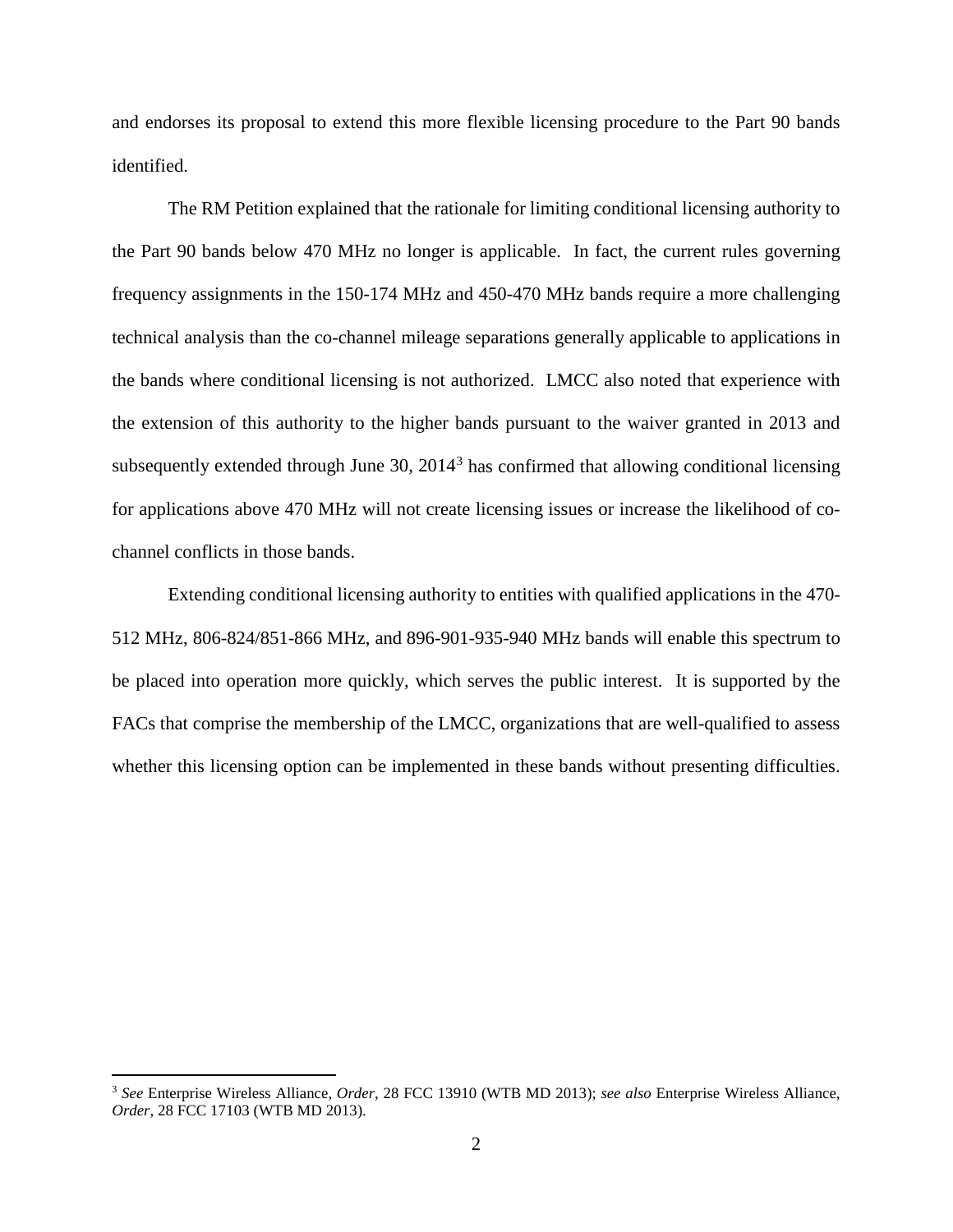EWA urges the FCC to proceed promptly in taking steps needed to implement the rule change proposed by the LMCC.

## **ENTERPRISE WIRELESS ALLIANCE**

 $B\overline{v}$ : Mark E. Crosby

Prosident/CEO 2121 Cooperative Way, Ste. 225 Herndon, VA 20171  $(703)$  528-5115  $mark.crosby@enterprisewireless.org$ 

Counsel:

Elizabeth R. Sachs Lukas, Nace, Gutierrez & Sachs, LLP 8300 Greensboro Drive, Ste. 1200 McLean, VA 22102  $(703) 584 - 8678$ Isachs@fcclaw.com

July 23, 2014